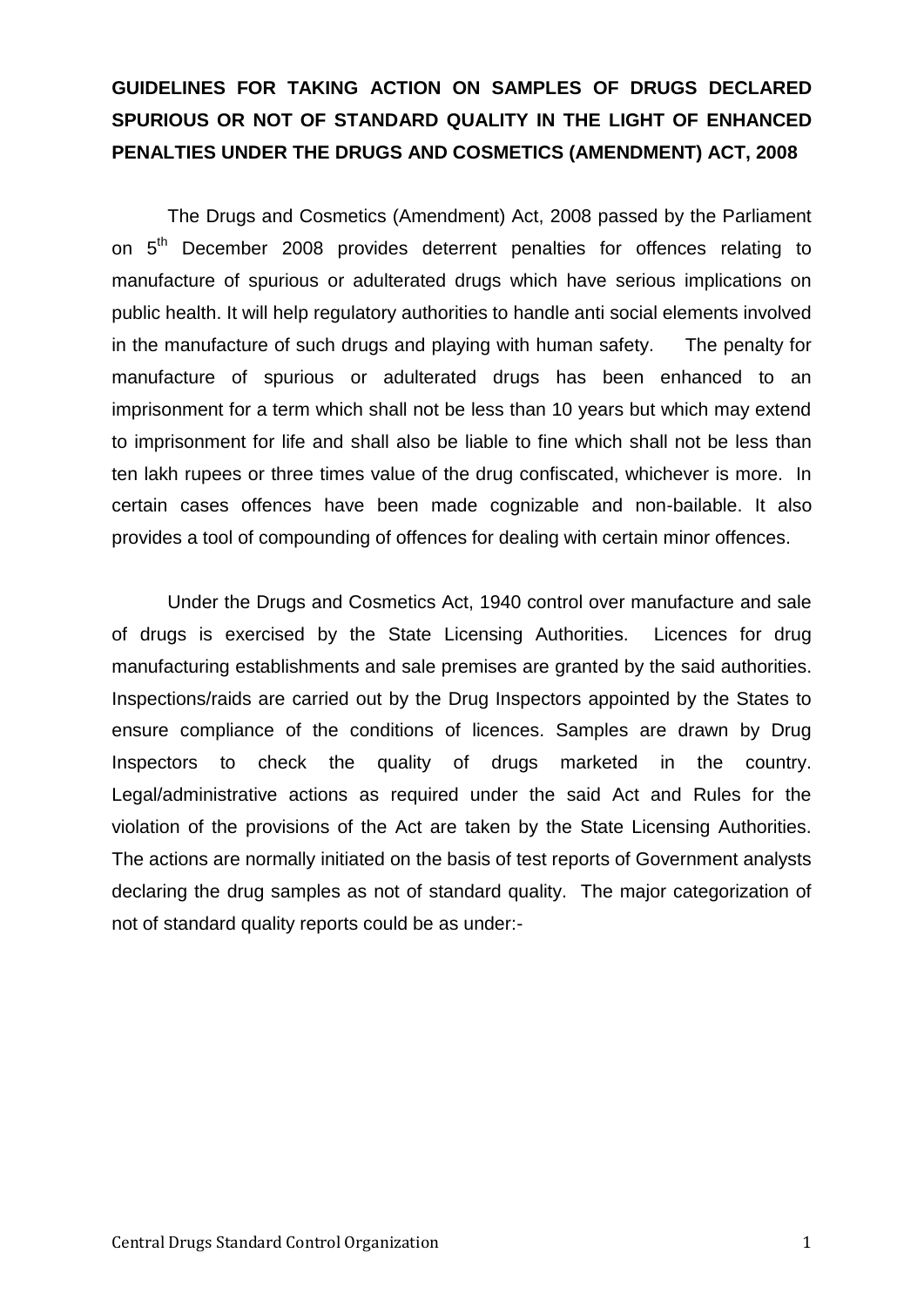### **Category A**

#### **(Spurious and Adulterated Drugs)**

Spurious or imitation drug products are drug formulations manufactured concealing the true identity of the product and made to resemble another drug, especially some popular brand, to deceive the buyer and cash on the popularity of original product. The product may or may not contain the active ingredients. Spurious drugs are usually manufactured by unlicensed anti-social elements but sometimes licensed manufacturers may also be involved. The adulterated drugs are those drugs which are found to contain an adulterant/substituted product or contaminated with filth rendering it injurious to health.

Reports of availability of spurious drugs in the country shake the confidence of indigenous as well as foreign buyers. As the problem is an emotive issue also, it is required to be handled with a firm hand and in co-ordination with other agencies.

#### **Category B**

#### **(Grossly sub-standard drugs)**

Drugs manufactured by licensed manufacturers and reported to have defects of serious nature to affect the quality of the drug. Such defects may arise out of gross negligence or non-conformance to GMPs during manufacture. These defects may broadly be as under:

- (i) Active ingredient contents below 70% for thermo labile products and below 5 % of the permitted limits for thermo stable products.
- (ii) Tablets/Capsules failing in disintegration tests wherever prescribed.
- (iii) Tablets/Capsules failing in dissolution test and active contents found less than 70% for thermo labile products and below 5 % of the prescribed limits for thermo stable products.
- (iv) Liquid preparations showing presence of fungus.
- (v) Parental preparations failing in sterility, pyrogen/endotoxin test or undue toxicity.
- (vi) Vaccines failing in potency, sterility, toxicity or moisture content.
- (vii) Presence of any adulterant which renders the product injurious to health.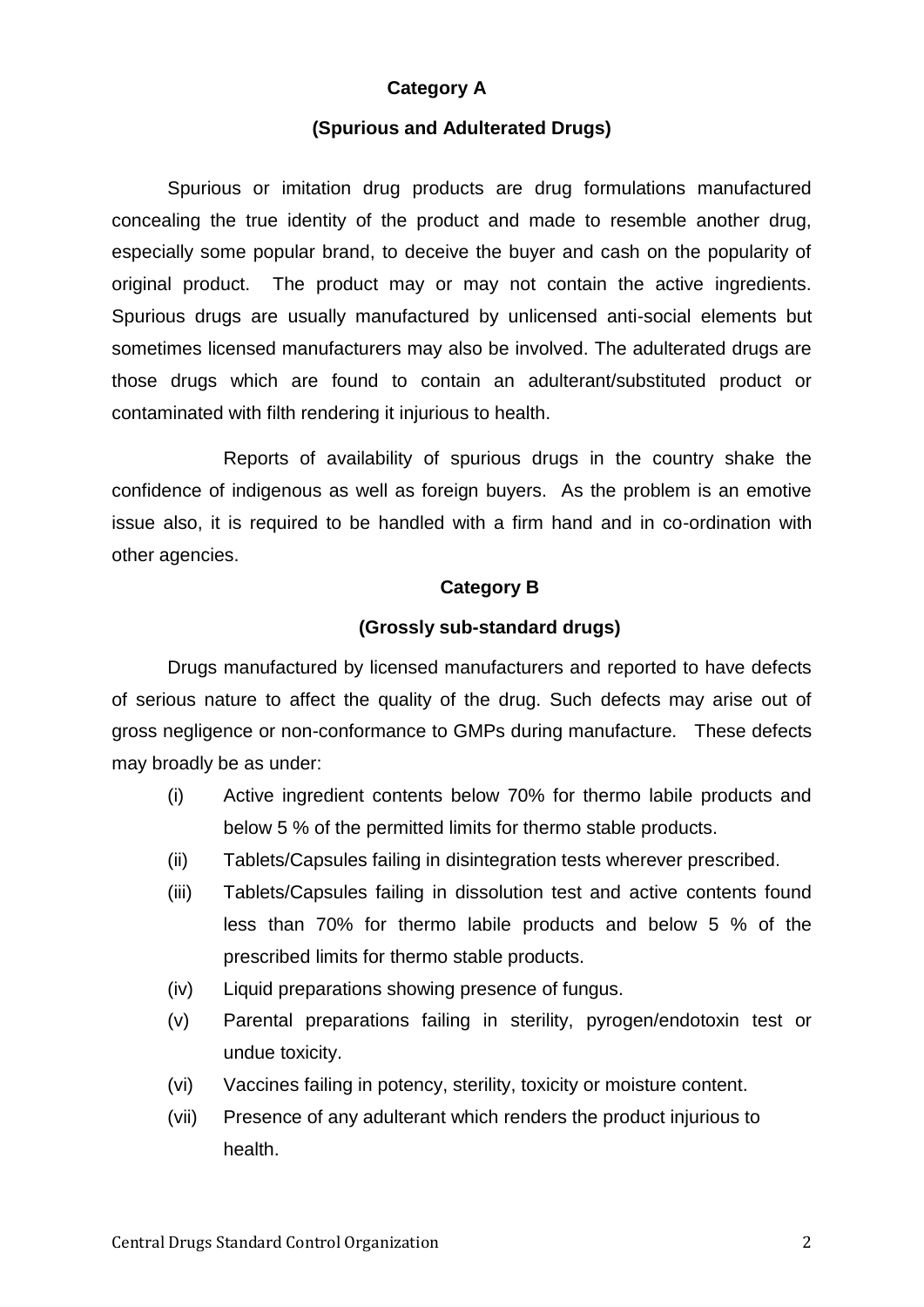# **Category C**

#### **(Minor defects)**

Drugs manufactured by the licensed manufacturers found not of standard quality because of defects arising out of minor variations in quality. Such defects may arise because of inadequate pre-formulation development studies, lack of in process controls exercised by the manufacturer or unsuitable conditions under which drugs are stored or transported. Examples of some such the defects are as under:

- (i) Broken or chipped tablets.
- (ii) Presence of spot/discolouration/uneven coating.
- (iii) Cracking of emulsions.
- (iv) Clear liquid preparations showing sedimentation.
- (v) Change in colour of the formulation.
- (vi) Slight variation in net content.
- (vii) Formulations failing in weight variation.
- (viii) Formulations failing to respond to the colour test.
- (ix) Isolated cases of presences of foreign matter.
- (x) Labelling error including nomenclature mistake, Rx, NRx, XRx, Red Line, Schedule H. Caution, Colour etc.

### **GUIDELINES**

The following guidelines should be adopted as model guidelines by the State Drug Control Organizations for uniform implementation of the provision of the Drugs and Cosmetics Act and rules made thereunder. While implementing the new provisions, the State Regulatory Authorities should ensure that the law is implemented in a comprehensive way. In order to effectively use the said instrument of law, it is necessary to have Standard Operative Procedures set in each State to examine and process various violations of the provision of the Act. The State Drug Control Organizations should have internal mechanism of checks and balances to ensure that law abiding manufacturers and sellers of drugs are not harassed or put to a disadvantageous position. Care should be taken that while violations with criminal intent or gross negligence leading to serious defects are dealt with heavy hand, the violations involving minor variations in quality by licensed manufacturers are resolved through administrative measures.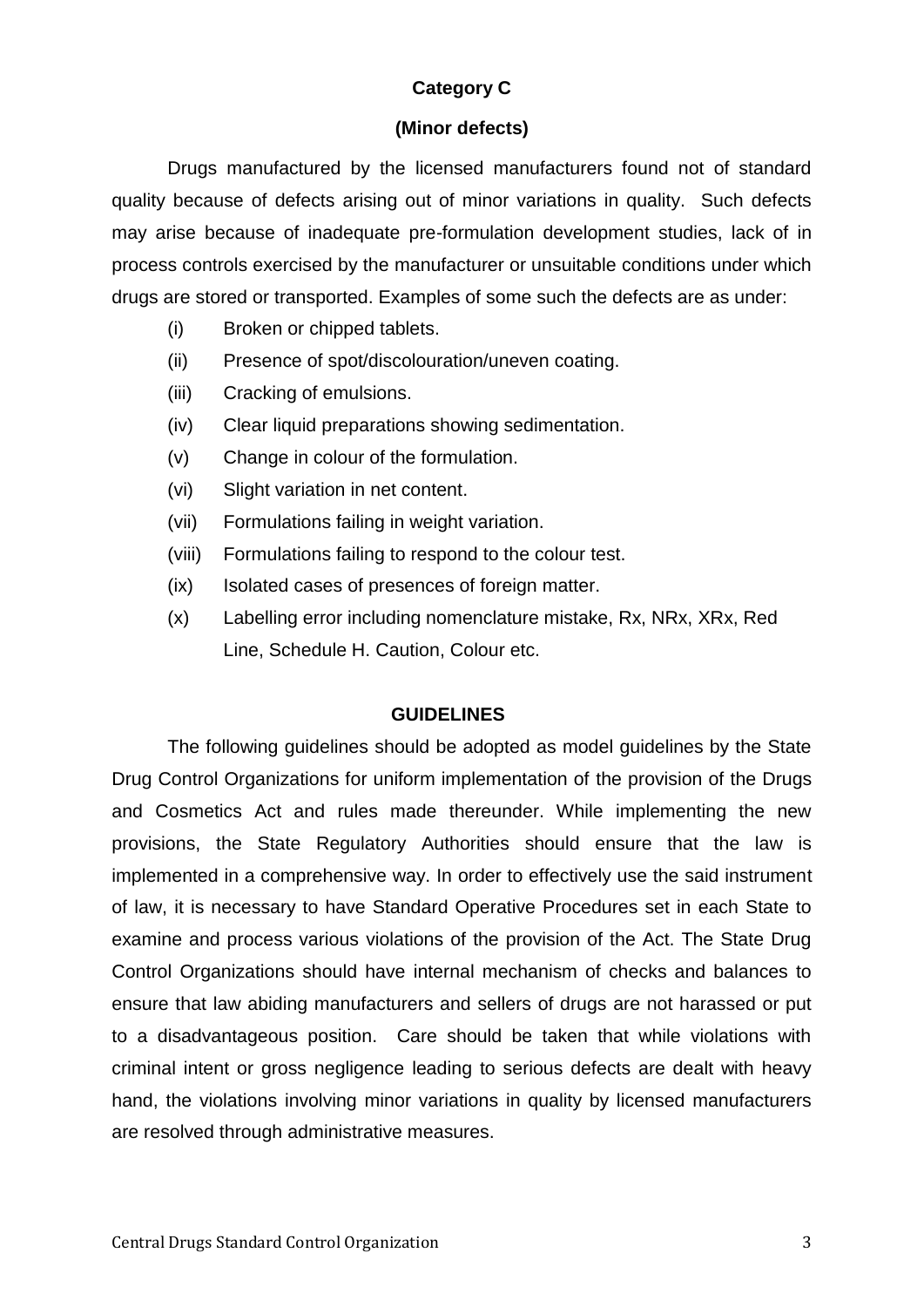- 1. In the case of detection of manufacture and/or sale etc. of spurious or imitation drug products by the unlicensed manufacturers or sellers, the case shall be investigated on top priority and provisions of section 36 AC of the Act invoked under which these offences are considered cognizable and non-bailable. Necessary help from the enforcement agencies like police etc. should also be obtained, wherever required, so that the rackets are busted and culprits booked in time for taking legal action. The investigations in such cases should be expedited and prosecutions launched at the earliest. The quick and timely investigations would have deterrent effect on the unscrupulous persons involved in the nefarious trade of spurious drugs.
- 2. In the case of detection of a case of manufacture and/or sale etc. of spurious drugs by a licensed manufacturer i.e. use of licensed premises for manufacture of spurious drugs and the criminal intent is apparent, the case is required to be pursued with equal vigour as in the case of unlicensed manufacturer. The investigations should also include the other activities carried out by the manufacturer in the premises.
- 3. In the case of drugs manufactured by a licensed manufacturer under a valid manufacturing licence has been found grossly sub-standard, the matter may be investigated at the manufacturer's end, and where criminal intent or gross negligence has been established and if the merits of the case so demand, and where it is felt that administrative measures would not be sufficient to meet the ends of justice, the re-course to prosecution should be resorted to,
- 4. In the case of drugs manufactured by a licensed manufacturer under a valid manufacturing licence and found grossly sub-standard and where criminal intent or gross negligence is not established, weapon of prosecution should be used judiciously, where it is felt that administrative measures like suspension or cancellation of licenses or compounding of offences would not meet the ends of justice.
- 5. In the case of not of standard quality reports because of minor defects arising out of variations from the prescribed standards or contraventions of other provisions of chapter IV of the Act, administrative measures including suspension/cancellation or compounding of offences may be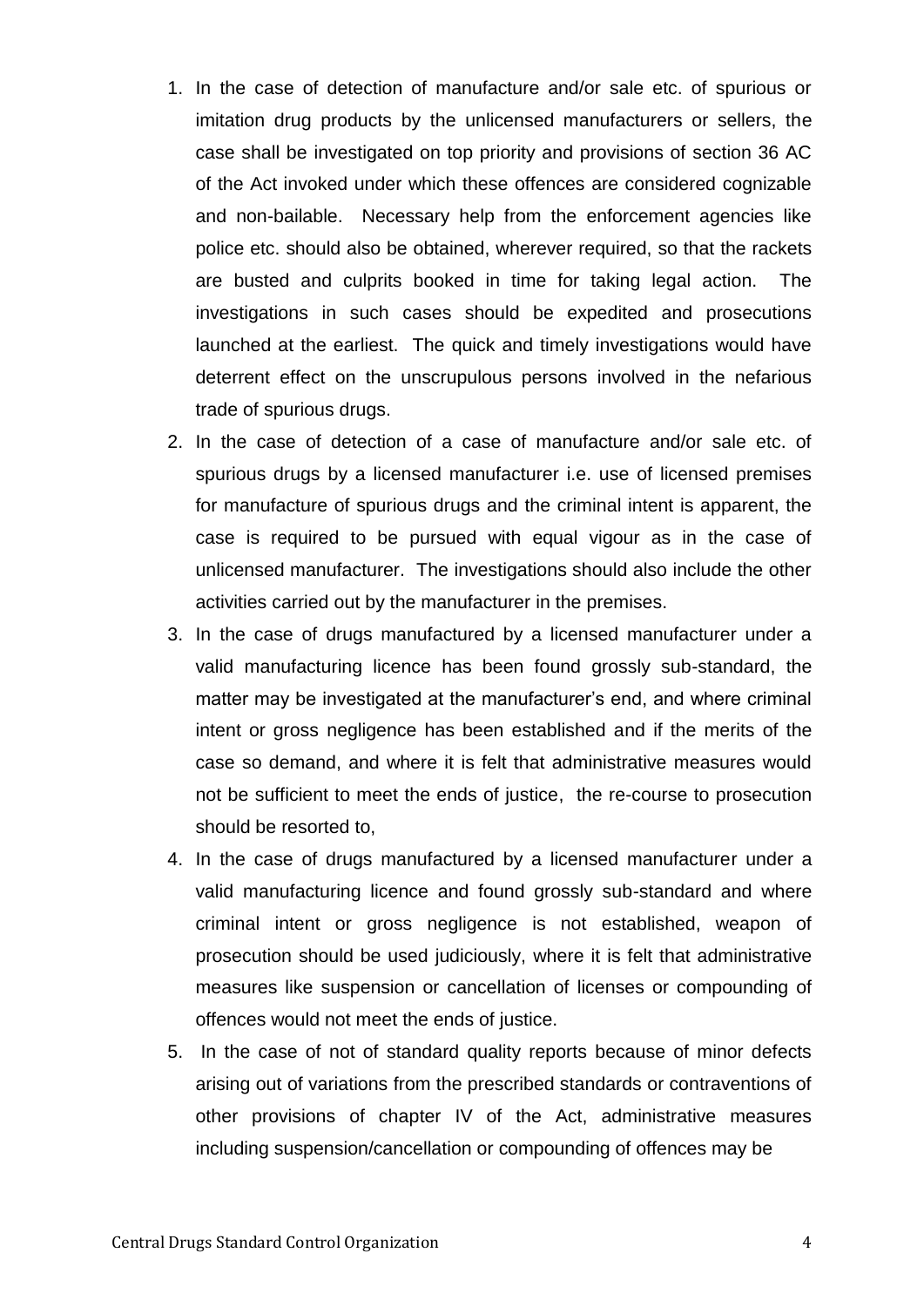resorted to. Prosecution may only be launched where it is justifiably felt that above measures would not meet the ends of justice.

- 6. Section 36 AC which makes certain offences under the Act cognizable and non-bailable has been inserted to facilitate the arrest of anti-social elements involved in the manufacture of spurious or adulterated drugs. The section should therefore be invoked with utmost care and only in cases where it is justifiably felt that it is essential to book the culprits for proper investigations in the case.
- 7. The State Drug Control Departments shall constitute **screening committees** comprising of at least three senior officers not below the level of Assistant Drugs Controllers or equivalent to examine the investigation reports of the cases where prosecutions are proposed to be launched. The committee may submit written opinion on the investigation reports regarding their feasibility of taking legal action. The criminal intent or gross negligence should be taken into consideration while recommending actions like prosecution etc. Care should be taken that charges framed are not based on inappropriate provisions which may be difficult to prove in the court of law in the absence of proper justification or evidence. Cases of failing in assay, brand name disputes and non-renewal of manufacturing licence in time should be examined on their merits before recommending prosecution in such cases.
- 8. Prosecutions by the Inspectors shall be launched on the basis of written permissions of the controlling authority and this authority in turn shall consider the recommendations of the screening committee while taking final decision in the matter.
- 9. The Patent and Proprietary formulations should be tested by the Govt. analysts as provided under rule 46 of the Drugs and Cosmetics Rules. In the case of non-Pharmacopeial or modified formulations, the samples may be tested as per procedure provided by the manufacturer, which has been duly approved by the licensing authority. In case of non receipt of such procedure on request the sample may be tested as per method of analysis available with the Government analyst.
- 10.The Drugs Consultative Committee had earlier in 1993 approved detailed guidelines for taking action in specific cases on reports of not of standard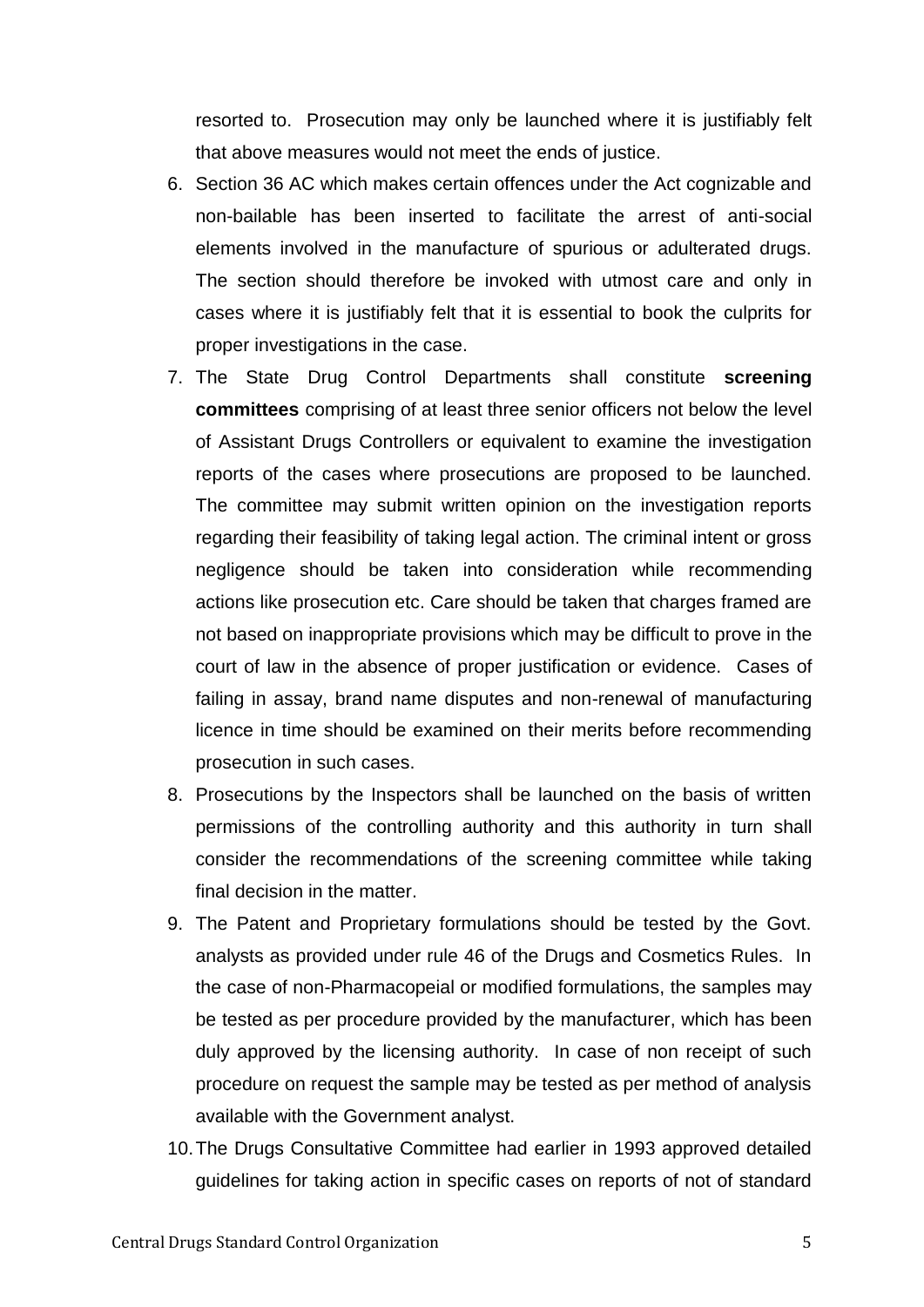quality drugs. These recommendations but for the above shall also be taken into considerations while granting permission for prosecution or administrative action against the offenders. **(annexure A).**

- 11.Co-ordination between regulatory authorities is key to success in taking timely action in cases of violation of the provisions of the Drugs and Cosmetics Rules. The State Drug Control Organizations shall therefore, notify a nodal officer with telephone and fax number at the headquarter as well as circle levels, which could be contacted by other regulatory authorities for exchange of information and co-ordination in search/seizures/raid or investigations in the cases of spurious and adulterated drugs. The detail of these officers shall also be forwarded to the office of DCG (I) so that this information is put on the website of CDSCO for the information of regulatory authorities as well as general public.
- 12.The State Drug Control Organizations shall create a rapid alert system so that any vital information in the cases of spurious/adulterated drugs is passed on to the appropriate authorities quickly for taking further action in the matter.
- 13.For combating the menace of spurious/adulterated drugs a robust infrastructure is essential to implement the provisions of the Drugs and Cosmetics Act. The Drug Control Organization in the States are therefore, needed to be strengthened by providing additional manpower, infrastructure, technical capabilities and financial resources for having continuous vigilance about the quality of drugs moving in the market.

\*\*\*\*\*\*\*\*\*\*\*\*\*\*\*\*\*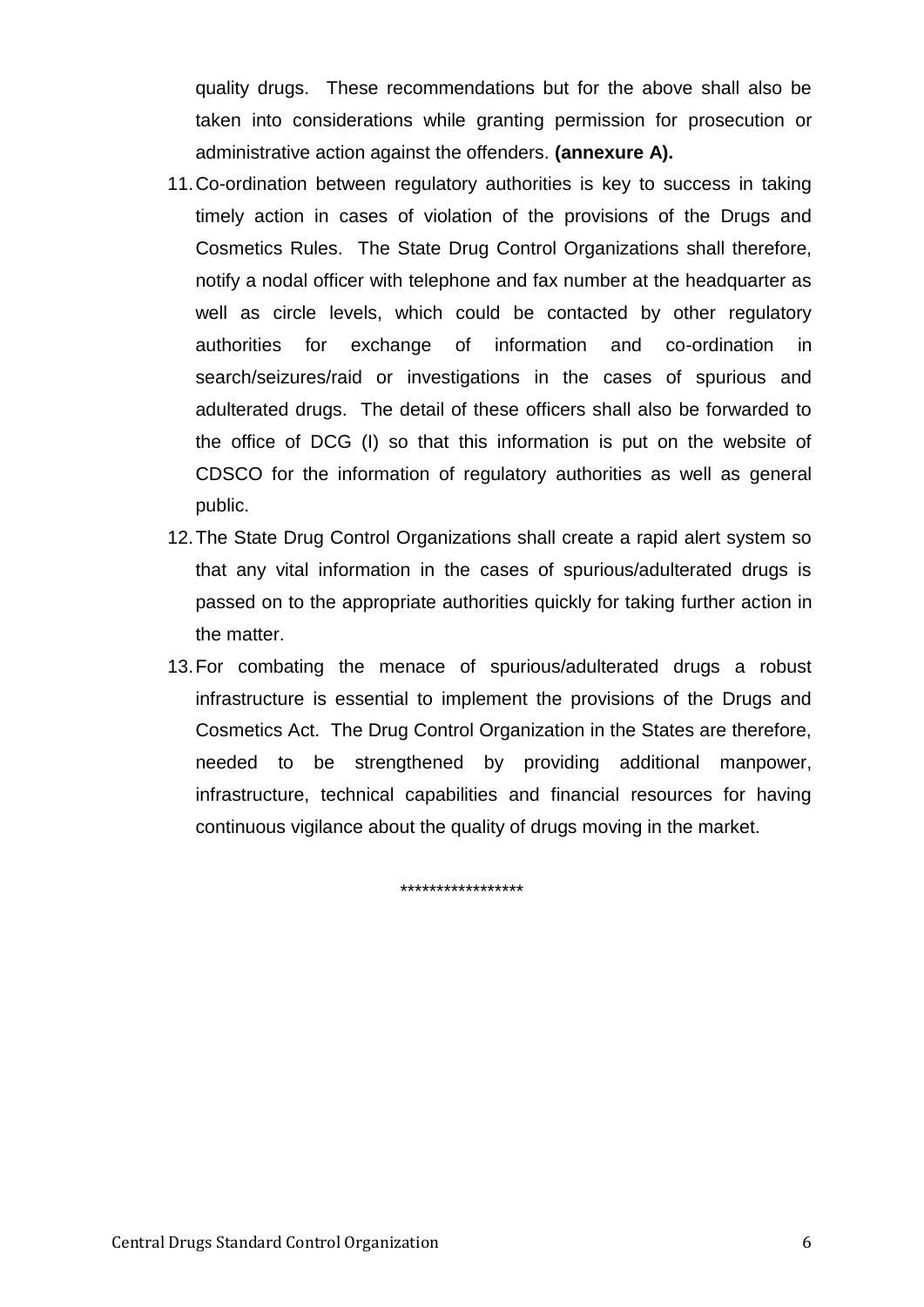### **DCC GUIDELINES ON NOT OF STANDARD QUALITY (NSQ) DURGS APPROVED IN 1993**

# **CATEGORY B DEFECTS**

#### **TABLETS**

- i) Presence of spot/discoloration
- ii) Lump formations in few containers due to moisture
- iii) Failing in uniformity of weight
- iv) Picking
- v) Chipping
- vi) Capping
- vii) Rough surface
- viii) Brittle tablets
- ix) Non Uniformity in diameter
- x) Uneven coating
- xi) Non declaration of colour used on the label
- xii) Failing in limit test (e.g. free salicylic acid)
- xiii) Assay 70% and above of the label claim for thermolabile products and 5% within permitted limits for the thermostable products.
- xiv) Failing in particle size (Griseofulvin tablets)
- xv) Net Content

### **CAPSULES**

- i) Presence of spots/discoloration
- ii) Lump formation in container due to moisture
- iii) Failing in uniformity of weight
- iv) Cake/lump formation of content of capsule
- v) Failing in limit tests
- vi) Assay 70% and above of the label claim for thermolabile products and 5% within permitted limits for thermostable products.
- vii) Net Content

### **LIQUID ORALS (Syrups/elixirs/solutions/suspensions/emulsions/mixtures etc.)**

- i) Presence of foreign matter
- ii) Change of colour
- iii) Presence of suspended matter
- iv) Cracking of emulsion
- v) Sedimentation
- vi) Dispersible cake/lump formation
- vii) Net content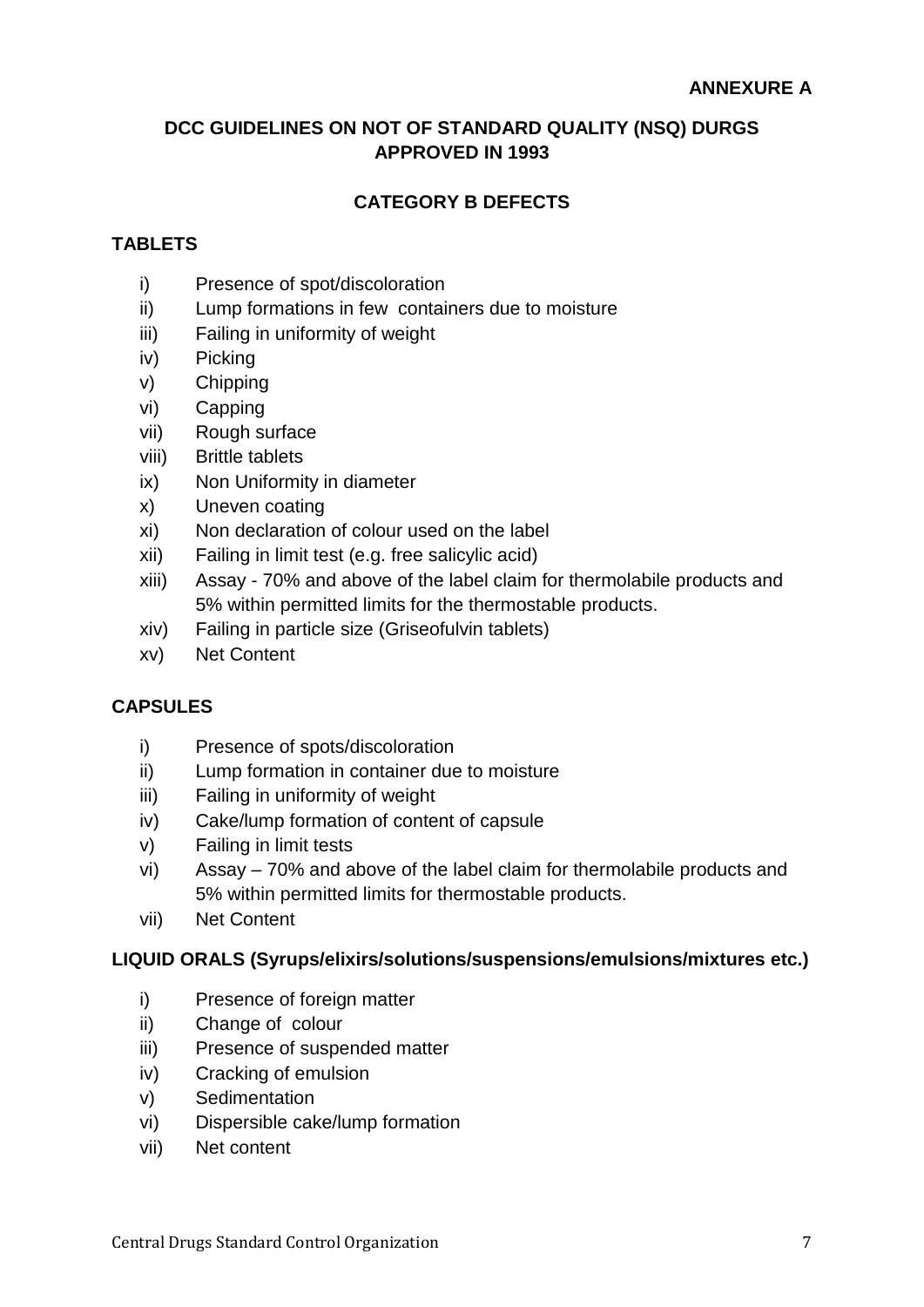# **CATEGORY A DEFECTS**

# **TABLETS**

- i) Assay below 70% for thermolabile products and below 5% of the permitted limits for thermostable products.
- ii) Disintegration (except for marginal variation to be viewed on case to case basis)
- iii) Dissolution (except for marginal variation to be viewed on case to case basis)
- iv) Contamination with foreign matters
- v) Most of the tablets observed in powder form inside the strip pouches
- vi) content uniformity
- vii) Addition of permitted colour when not recommended in Pharmacopoeia

### **CAPSULES**

- i) Assay below 70% for thermolabile products and below 5% of the permitted limits for thermostable products.
- ii) Disintegration (except for marginal variation to be viewed on case to case basis)
- iii) Dissolution (except for marginal variation to be viewed on case to case basis)
- iv) content uniformity

### **LIQUID ORALS**

- i) Assay below 70% for thermolabile products and below 5% of the permitted limits for thermostable products.
- ii) Presence of foreign matter such as fly/insect.
- iii) Fungus growth
- iv) Non dispersible cake/lump formation.
- v) Addition of non-permissible colours.

### **EXTERNAL PREPARATIONS**

- i) Assay below 70% for thermolabile products and below 5% of the permitted limits for thermostable products.
- ii) Phenol coefficient (RWC) less than label claim

| Grade I   | : less than $16$                                                 |
|-----------|------------------------------------------------------------------|
| Grade II  | $:$ less than 8                                                  |
| Grade III | : less than $4$                                                  |
|           | For other soluble disinfectants: below 80% of the required limit |
|           |                                                                  |

iii) Fungal growth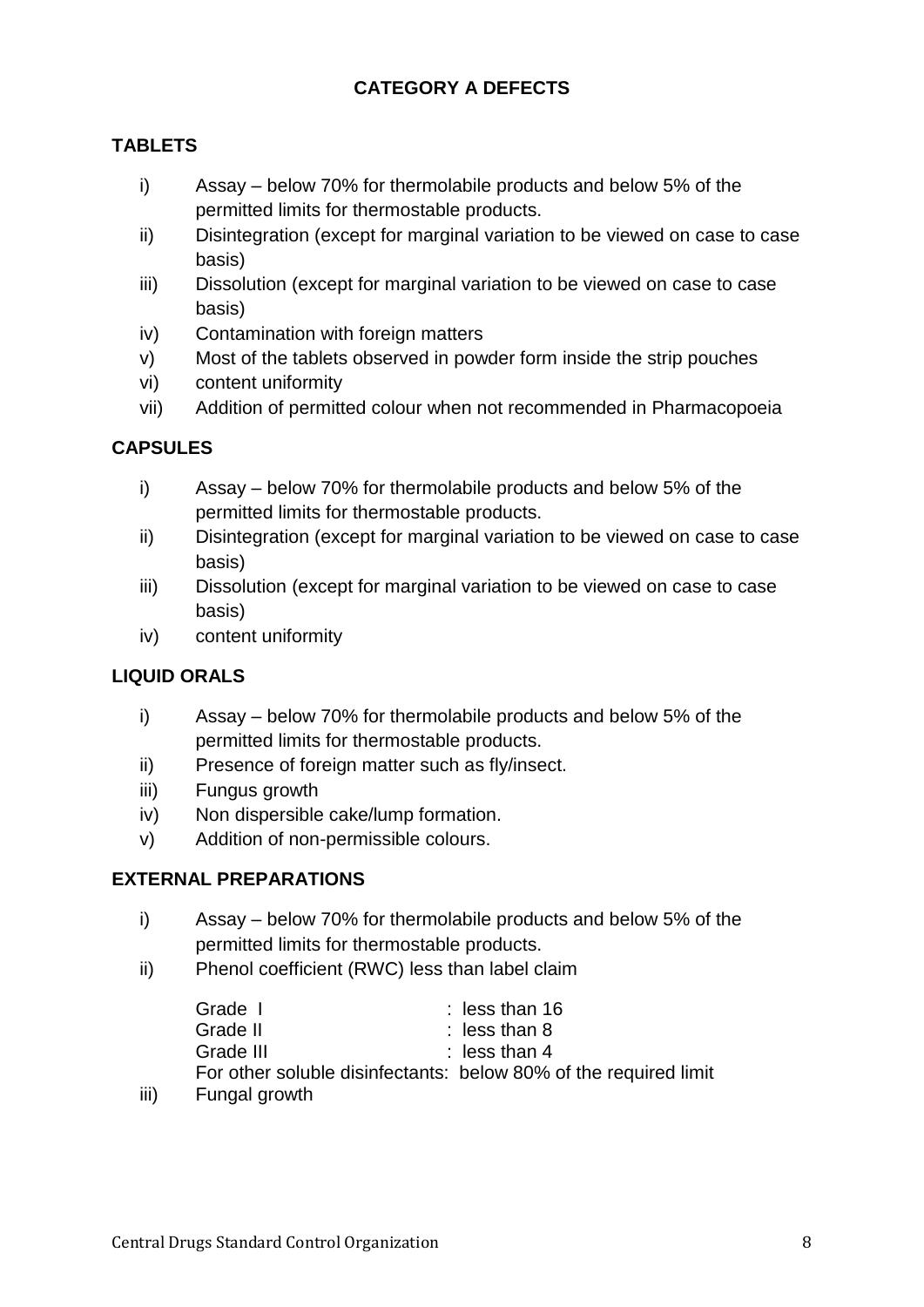#### **OPHTHALMIC PREPARATONS**

- i) Assay below 70% for thermolabile products and below 5% of the permitted limits for thermostable products.
- ii) Foreign matter
- iii) Metal particles
- iv) Fungal growth
- v) Fails in sterility

#### **POWDERS (oral use)**

- i) Assay below 70% for thermolabile products and below 5% of the permitted limits for thermostable products.
- ii) Fungal growth

#### **POWDERS (external use)**

- i) Assay below 70% for thermolabile products and below 5% of the permitted limits for thermolabile products.
- ii) Fungal growth

### **INJECTIONS INCLUDING TRANSFUSION FLUIDS**

- i) Sterility
- ii) Pyrogen test
- iii) Toxicity
- iv) Assay below 70% for thermolabile products and below 5% of the permitted limits for thermostable products.
- v) Fails in any other biological test
- vi) Fungal growth in different samples from different sources of same batches.

#### **STERILE DISPOSABLE PERFUSION SETS**

- i) Sterility
- ii) Pyrogen test
- iii) Toxicity

#### **STERILE DISPOSABLE HYPODERMIC SYRINGES**

- i) Sterility
- ii) Pyrogen test
- iii) Toxicity

#### **STERILE DISPOSABLE HYPODERMIC NEEDLES**

- i) Sterility
- ii) Pyrogen test
- iii) Toxicity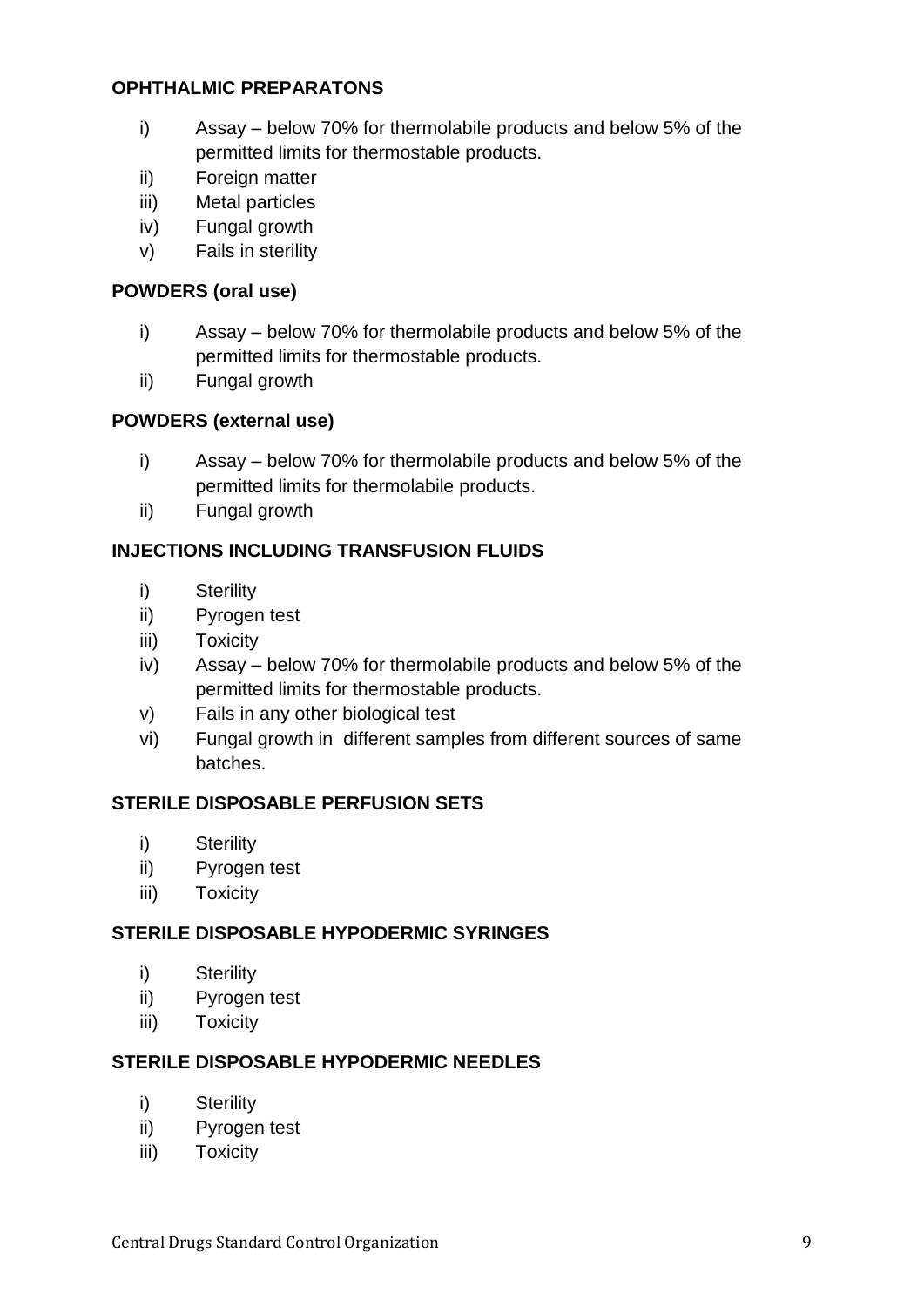#### **BULK DRUGS**

- i) Assay less than permitted limits
- ii) Heavy metal test/arsenic test
- iii) Sterility
- iv) Toxicity
- v) Microbial limit test

#### **AEROSOLS/INHALATIONS**

- i) Assay below 70% for thermolabile products and below 5% of the permitted limits for thermostable products.
- ii) Leak test

### **SERA/VACCINE**

- i) Toxicity
- ii) Sterility
- iii) Potency

#### **SUTURES/CATGUTS**

- i) Sterility
- ii) Tensile strength

### **MECHANICAL CONTRACEPTIVES**

- i) Water leakage test
- ii) Tensile properties

### **INTRAUTERINE CONTRACEPTIVE DEVICES**

- i) Memory test
- ii) Ash content
- iii) Sterility
- iv) Implantation test

#### **COSMETICS**

- i) Use of non permitted colours/dyes
- ii) Presence of heavy metal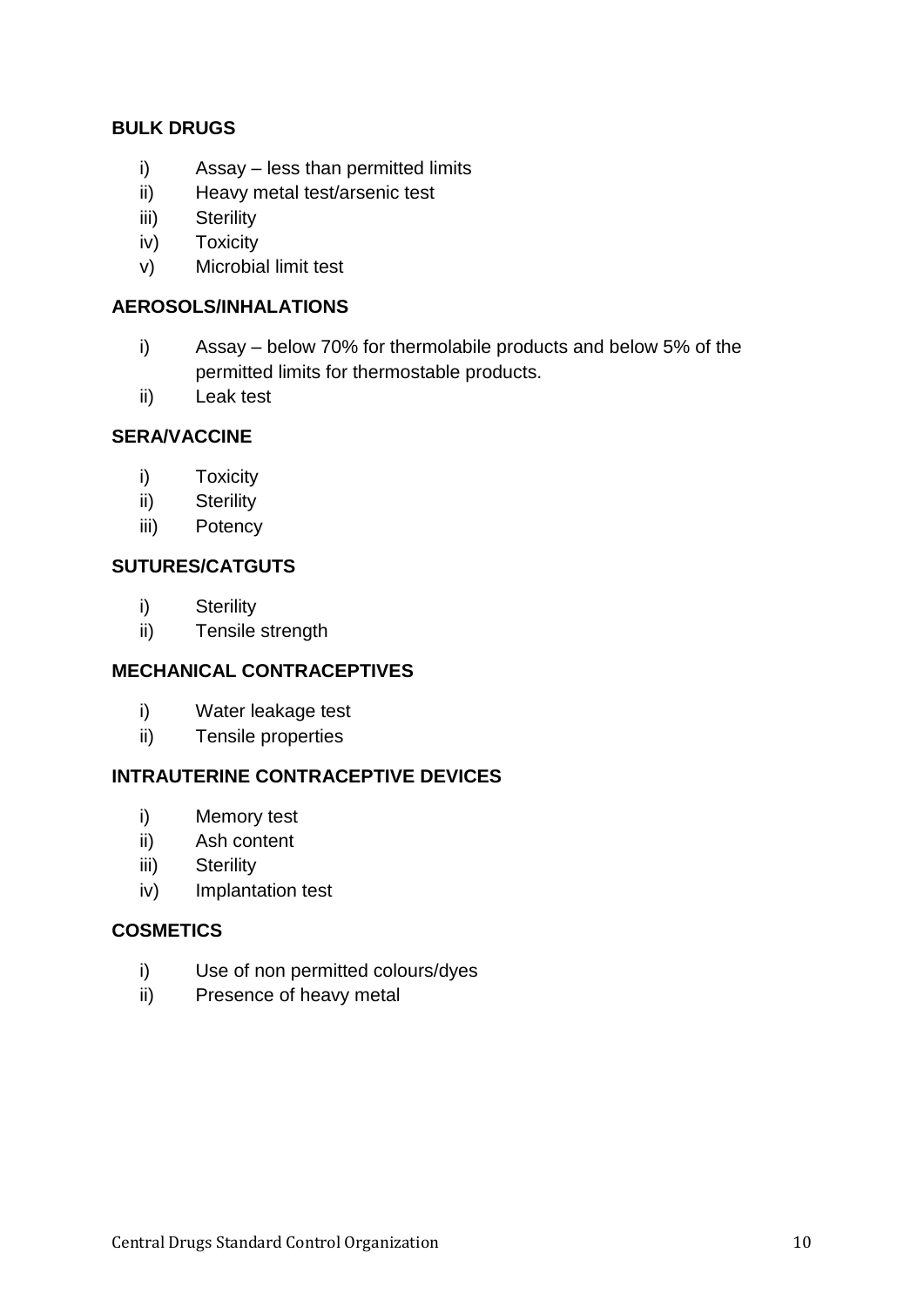# **ACTION TO BE TAKEN ON CATEGORY B DEFECTS**

- 1. Stoppage of further sale and recall of batch of the drugs from the market.
- 2. Manufacturer to be asked to intimate stock and distribution details etc. of the particular batch.
- 3. Calling of explanation from the manufacturer.
- 4. After receipt of explanation or investigation report, if any carried out, further appropriate action may be taken by issuing show cause notice etc. if so required.

### **ACTION TO BE TAKEN ON CATEGORY A DEFECTS**

- 1. To enquire in the matter immediately.
- 2. Issue instructions for immediate recall of batch from the market and to stop further sale.
- 3. To ask for particulars of stock, distribution and production and test records.
- 4. Calling of explanation from the manufacturer by issuing a show cause notice as to why license for the product/entire licence should not be suspended/cancelled.
- 5. After receipt of explanation and/or investigation report, further appropriate action may be taken.

# **PRINCIPLES FOR INSTITUTION OF PROSECUTION UNDER DRUGS & CONSMETICS ACT:**

The weapon for prosecution should be used sparingly and judiciously but due regard to merits of the case be given as a prudent measure. Prosecution should be launched where administrative measures have failed to have desired effects. However, while deciding to prosecute, due regard should be given to the nature of contraventions.

The persistent defaulter should be prosecuted but minor omissions may not form the basis of prosecution. Administrative action should be initiated wherever possible to ensure preventive measures to safeguard public health. A broad classification of cases where prosecutions should be launched is given below:

- 1. Where a spurious drug of drug falling within the meaning of adulterated/spurious/misbranded under Section 17(A), 17(B) and 17 of Drugs and Cosmetics Act is manufactured, sold or stocked or exhibited for sale or is distributed.
- 2. Cosmetic falling within the meaning of spurious cosmetics under Section 17(D) and misbranded under Section 17(C).
- 3. Where drugs/Cosmetics are manufactured without a licence.
- 4. Where a parenteral preparation is reported by the Government Analyst to be non-sterile, pyrogenci or toxic and provided on investigation is found to be substandard due to lack of adequate quality control and adherence to the provisions of GMP in the manufacturing processes.
- 5. Where a drug is found grossly sub-standard repeatedly.